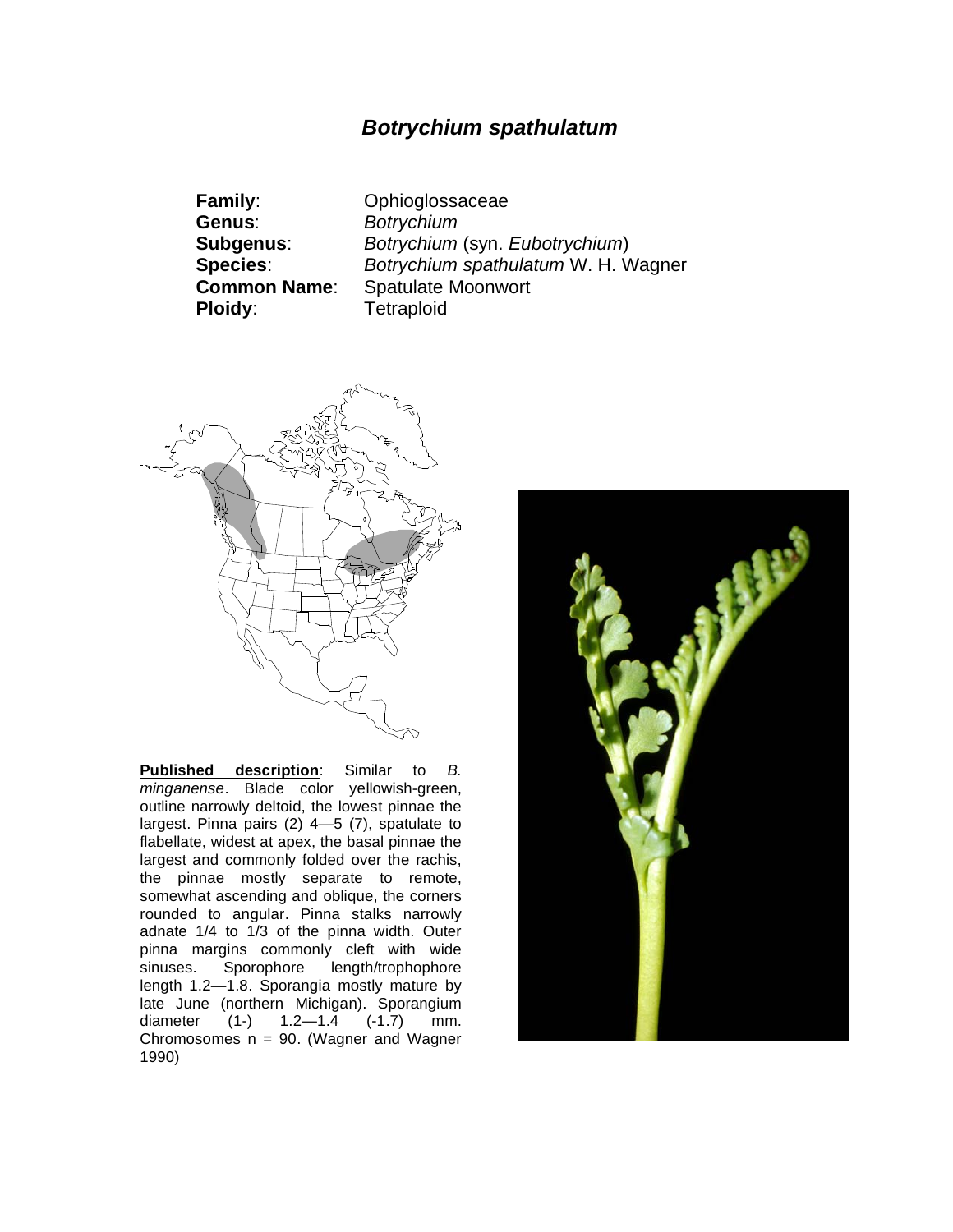### **Identification**

*B. spathulatum* can be differentiated from *B. minganense* as well as *B. gallicomontanum* and *B. pallidum* by its sessile trophophore with the basal pinnae the largest and pinnae margins that are rounded and entire, or if dissected, irregularly so with segment margins rounded and entire. It most closely resembles *B. ascendens* which also may have a sessile trophophore with basal pinnae the largest, but in *B. ascendens* the outer pinna margin is coarsely toothed, and if divided into segments, pinnae of *B. ascendens* are symmetrically cleft into two or four spreading lobes with toothed outer margins. Additional characters differentiating these two species are listed below.

| <b>Character</b>                                                      | <b>B.</b> spathulatum                                                                          | <b>B.</b> ascendens                                              |
|-----------------------------------------------------------------------|------------------------------------------------------------------------------------------------|------------------------------------------------------------------|
| Trophophore stalk                                                     | sessile                                                                                        | sessile to short-stalked                                         |
| Pinna outline                                                         | spatulate to fan-shaped                                                                        | fan-shaped                                                       |
| Junction of the lower side I<br>with the<br>margin<br>outer<br>margin | rounded                                                                                        | sharply angled                                                   |
| of<br>if<br>Lobing<br>pinnae,<br>present                              | irregularly cleft into non-<br>spreading lobes                                                 | regularly cleft into 2 to 4<br>spreading lobes                   |
| Outer pinna margins                                                   | entire<br>dentate<br>to<br>to<br>shallowly lobed                                               | regularly dentate                                                |
| if<br>dentations,<br>Pinna<br>present                                 | rounded                                                                                        | pointed                                                          |
| Sporophore branches                                                   | loose, angling away from<br>rachis                                                             | dense, lying closely along<br>the rachis                         |
| Basal<br>sporophore<br>branches                                       | often<br>branched<br>and<br>twisted (so that sporangia<br>project<br>outward<br>or<br>downward | branched<br>seldom<br>or<br>twisted (sporangia project<br>upward |
| Spore size                                                            | 45.52 $\mu$ m (42-49)                                                                          | 42.06 $\mu$ m (37—46)                                            |

### **Distribution**

*Botrychium spathulatum* was reported to occur around the margins of the upper Great Lakes and lower James Bay, in the St. Lawrence Valley, and in the western mountains from northwest Montana to Alaska. Because of the similarity of the species to western forms of *B. ascendens* and *B. minganense* the western occurrences have been questioned. However recent collections from Alaska, the Yukon and Southeastern British Columbia have proved to be genetically identical to *B. spathulatum* from the Great Lakes, confirming the widespread occurrence of this taxon in northwestern North America.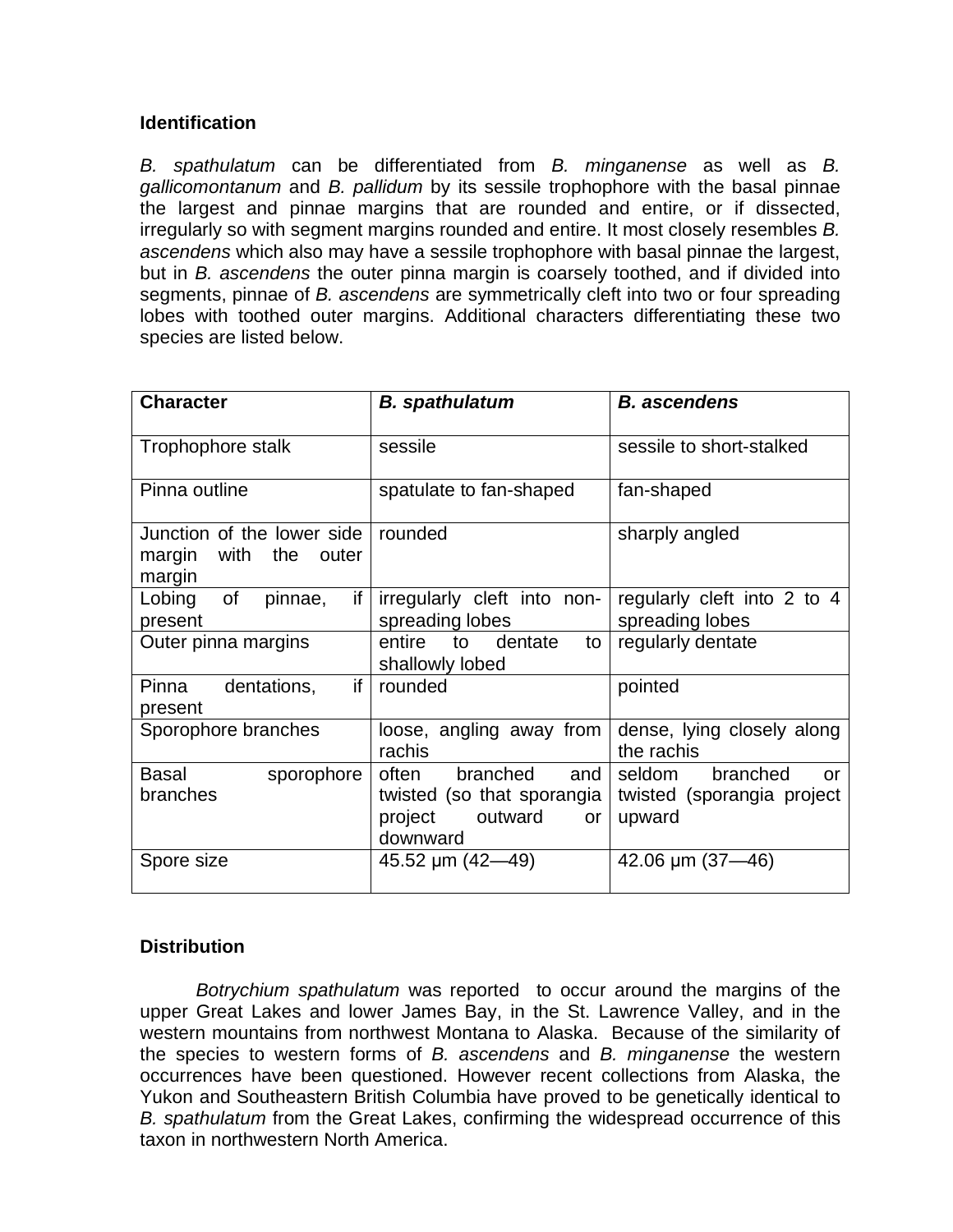#### **Habitat**

The habitat where *B. spathulatum* is most common and robust is on stabilized but sparsely vegetated sand dunes and grassy meadows along the shores of the upper Great Lakes and lower James Bay. It has also been found along railroad tracks on the north shore of Lake Superior. In the west it occurs in stabilized maritime dunes near sea level on Kruzof Island in southeastern Alaska, in grassy flats at mid elevations in British Columbia and Alberta, and in sparsely vegetated slopes in the subalpine zone in the Yukon. It frequently grows in the company of a diversity of moonwort species.